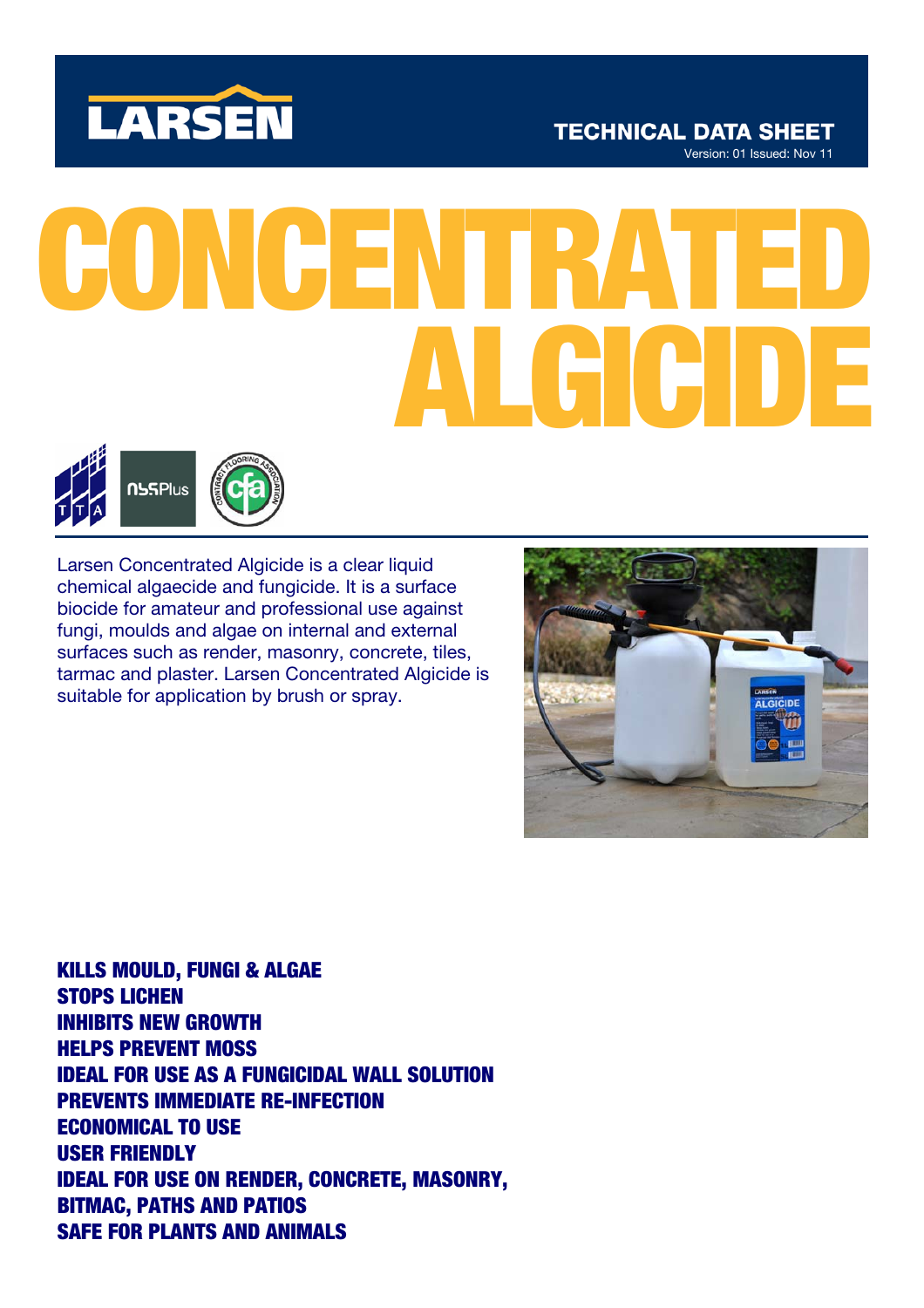

# TECHNICAL INFORMATION:

| <b>PRODUCT INFORMATION</b> |                                                                                                                                            |
|----------------------------|--------------------------------------------------------------------------------------------------------------------------------------------|
| <b>FORM:</b>               | <b>Clear Liquid</b>                                                                                                                        |
| <b>DENSITY:</b>            | $1.0$ kg/L                                                                                                                                 |
| <b>DILUTION:</b>           | Dilute 1L with 15.5L clean water                                                                                                           |
| <b>COVERAGE:</b>           | 1L of concentrate makes 16.5L of diluted solution which will cover 25-65m <sup>2</sup><br>depending on method of application               |
| <b>APPROVAL:</b>           | This product is approved under the control of pesticides regulations for use as<br>directed<br>H.S.E. number: 6606<br>P.C.S. number: 90584 |
| <b>HAZARD INFORMATION:</b> | <b>Concentrated Liquid is Corrosive</b><br><b>Diluted liquid is Irritant</b>                                                               |
| <b>PACKAGING:</b>          | 1L and 5L packs                                                                                                                            |
| <b>STORAGE CONDITIONS:</b> | Store in sealed containers in dry conditions, protected from extremes of temperature                                                       |
| <b>SHELF LIFE:</b>         | 12 months in unopened manufacturer's packaging                                                                                             |